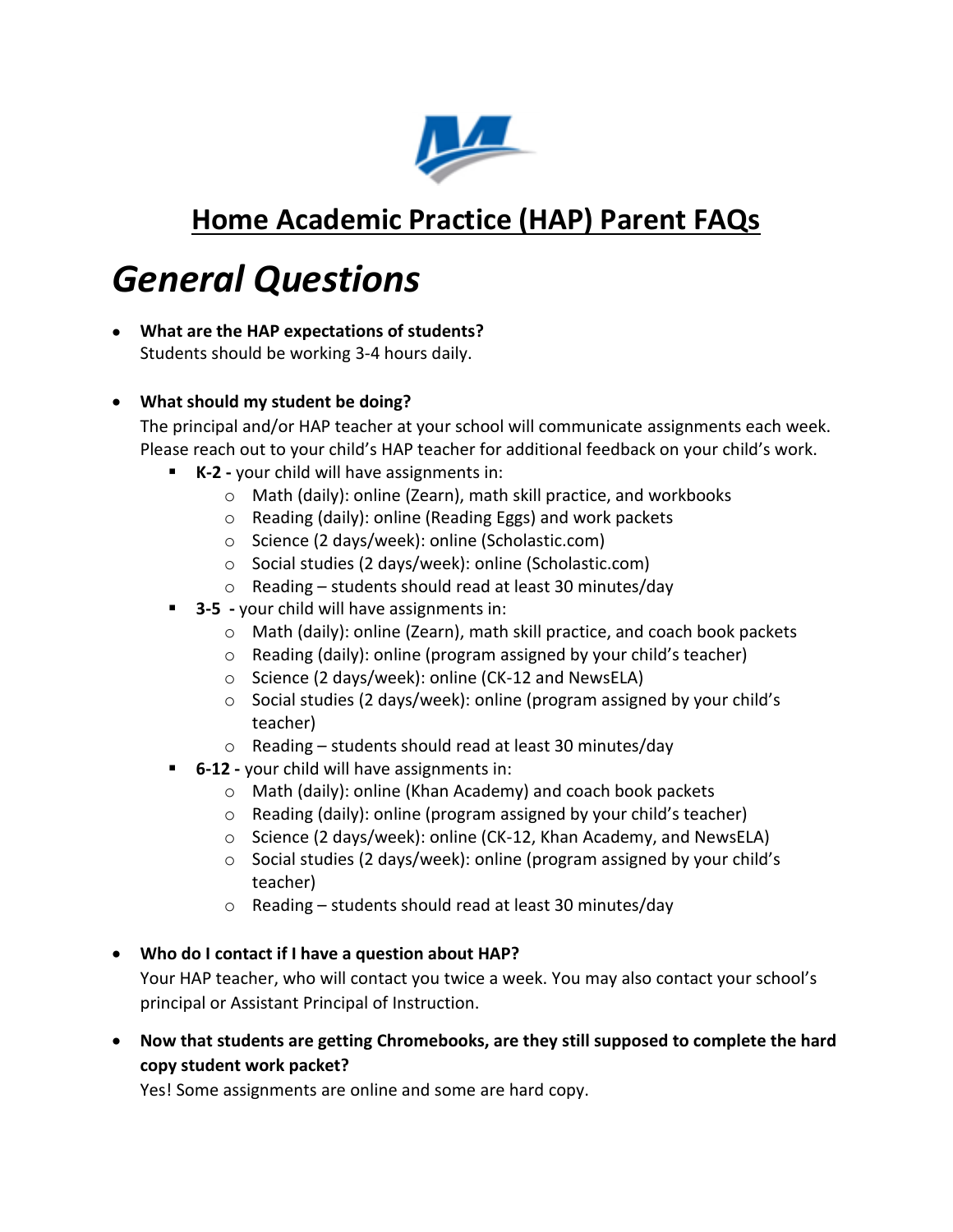- **When and how should my child plan to turn in their printed student work packet?** Students will turn it in to their school at the start of the upcoming school year on August 24, 2020.
- **Will my child be on a screen all day long?** We do not expect students to be on a computer/tablet for the entire day; we want to balance online learning activities with printed assignments and independent reading.

## *Access to Devices*

- **Who should I contact if my child needs technology help during HAP?**  Your HAP teacher!
- **How does my student log in to use their Mastery-issued Chromebook computer?**
	- $\circ$  Enter your HAP email address: initials+ your student ID + @mcsstudent.org
		- For example: [CL123456@mcsstudent.org](mailto:CL123456@mcsstudent.org)
	- o Enter your HAP password: initials-YYYYMMDD (birthdate)
	- o For example: CL-20081101
- **I have more than one child but only one device at home. How should I manage my children's HAP online learning work?**

We will have some Chromebooks to distribute after K-2 distribution is complete. If your child has not yet received a Mastery Chromebook or if you have more than one student a Mastery school, please contact your school or your child's HAP teacher to request one and arrange a time to pick up the Chromebook.

# *Online Learning Platforms*

- **How do I log on to my student's Clever account?** Two options:
	- 1. Username and password:
		- a. Username: Initials + Student ID (Example: FL123456)
		- b. Password: Initials + "-" + Birthday in YYYYMMDD format (Example: FL-20081101)
	- 2. Scan your child's school ID badge using their QR code and the camera on your laptop/tablet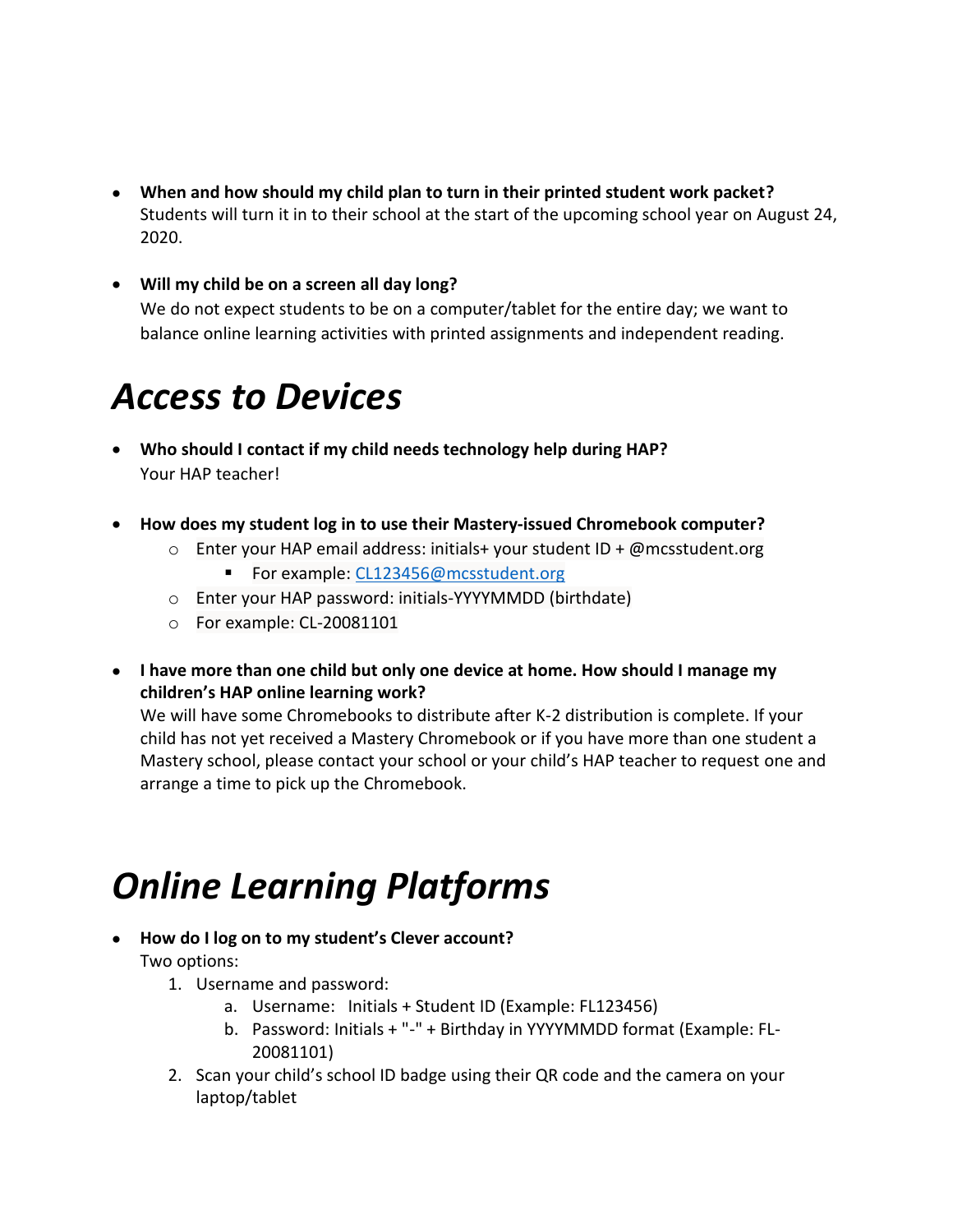For more information on how to log in to Mastery's online learning platforms, please visit the [HAP page of our website.](https://www.masterycharter.org/HAP) [Here is a link to our online learning guide in English,](https://www.masterycharter.org/app/uploads/2020/03/HAP_Online_Learning_Family_Access_Guide.Mastery.March-19-2020.Final1_.pdf) an[d here](https://www.masterycharter.org/app/uploads/2020/03/3-19-2020-TL-mcs-L.hall-HAP_Online_Learning_Family_Access_Guide-SPANISH.pdf)  [is a link to a Spanish language version of the online learning guide.](https://www.masterycharter.org/app/uploads/2020/03/3-19-2020-TL-mcs-L.hall-HAP_Online_Learning_Family_Access_Guide-SPANISH.pdf) [Here is a link to our](https://clever.com/oauth/sis/login?target=NTczYjY3NjQ0MDNmZTQwMTAwMDAwYjE4%3BNGM2M2MxY2Y2MjNkY2U4MmNhYWM%3D%3BaHR0cHM6Ly9jbGV2ZXIuY29tL2luL2F1dGhfY2FsbGJhY2s%3D%3BZDUzZjlkMGUwNmY5ZGRjYWY1ZDI2ZTEzZmVlYTZiOGE5ODg2N2E2NGI2NmE0MmFhNDdkZDZiN2ZkNTlhYWNkNg%3D%3D%3BY29kZQ%3D%3D%3B&skip=1&default_badge=)  [Clever student login portal for our PA schools,](https://clever.com/oauth/sis/login?target=NTczYjY3NjQ0MDNmZTQwMTAwMDAwYjE4%3BNGM2M2MxY2Y2MjNkY2U4MmNhYWM%3D%3BaHR0cHM6Ly9jbGV2ZXIuY29tL2luL2F1dGhfY2FsbGJhY2s%3D%3BZDUzZjlkMGUwNmY5ZGRjYWY1ZDI2ZTEzZmVlYTZiOGE5ODg2N2E2NGI2NmE0MmFhNDdkZDZiN2ZkNTlhYWNkNg%3D%3D%3BY29kZQ%3D%3D%3B&skip=1&default_badge=) and [here is a link to our Clever student login](https://clever.com/oauth/sis/login?target=NTk2NjUyMGM5YWM0MjYwMDAxZjY5MTI5%3BNGM2M2MxY2Y2MjNkY2U4MmNhYWM%3D%3BaHR0cHM6Ly9jbGV2ZXIuY29tL2luL2F1dGhfY2FsbGJhY2s%3D%3BZDUzZjlkMGUwNmY5ZGRjYWY1ZDI2ZTEzZmVlYTZiOGE5ODg2N2E2NGI2NmE0MmFhNDdkZDZiN2ZkNTlhYWNkNg%3D%3D%3BY29kZQ%3D%3D%3B&skip=1&default_badge=)  [portal for our NJ schools.](https://clever.com/oauth/sis/login?target=NTk2NjUyMGM5YWM0MjYwMDAxZjY5MTI5%3BNGM2M2MxY2Y2MjNkY2U4MmNhYWM%3D%3BaHR0cHM6Ly9jbGV2ZXIuY29tL2luL2F1dGhfY2FsbGJhY2s%3D%3BZDUzZjlkMGUwNmY5ZGRjYWY1ZDI2ZTEzZmVlYTZiOGE5ODg2N2E2NGI2NmE0MmFhNDdkZDZiN2ZkNTlhYWNkNg%3D%3D%3BY29kZQ%3D%3D%3B&skip=1&default_badge=)

- **What is the difference between Clever and other online learning platforms?** Clever is where students log in to access all of their online learning platforms. More information on Clever and Mastery's online learning platforms is available on the HAP page [of our website.](https://www.masterycharter.org/HAP)
- **Do I need a Google account or any other ID to access HAP online learning platforms?** Some Mastery Google Classrooms and may require a Google account to access assignments. Please reach out to your child's HAP teacher schools are using for support.

# *HAP Grades*

- **What is being graded? How will grades be calculated?**
	- **Grades 3-12: Phase III HAP weekly grading will be as follows:**

| <b>Mark</b>              | %  | <b>Description</b>                                                  |
|--------------------------|----|---------------------------------------------------------------------|
| <b>High Pass</b><br>(HP) | 95 | Student complete all assigned work for the week.                    |
| Pass (P)                 | 80 | Student logs on & attempts assigned virtual learning<br>assignments |
| Fail (F)                 | 50 | Student does not login to attempt work assigned for the<br>week     |

- **Grades 3 through 12, RP 3 grade will be based on:**
	- o RP3 work completed before the school closure (75% weight)
	- $\circ$  Home Academic Practice work completed (25% weight). We will extend the third report period (RP), which began on January 23<sup>rd</sup>, through to the end of the school year (usually we have a  $4<sup>th</sup>$  report period, but this year we won't).
	- $\circ$  We want students to make up any work they missed before or after the school closure. Therefore, students have until May 29, 2020 to make up assignments issued before March 13, 2020 (RP3 assignments). Students can also submit HAP Phase 3 without any penalty of lateness. All make-up work should be submitted by June 3, 2020.
- **Grades K through 2:**